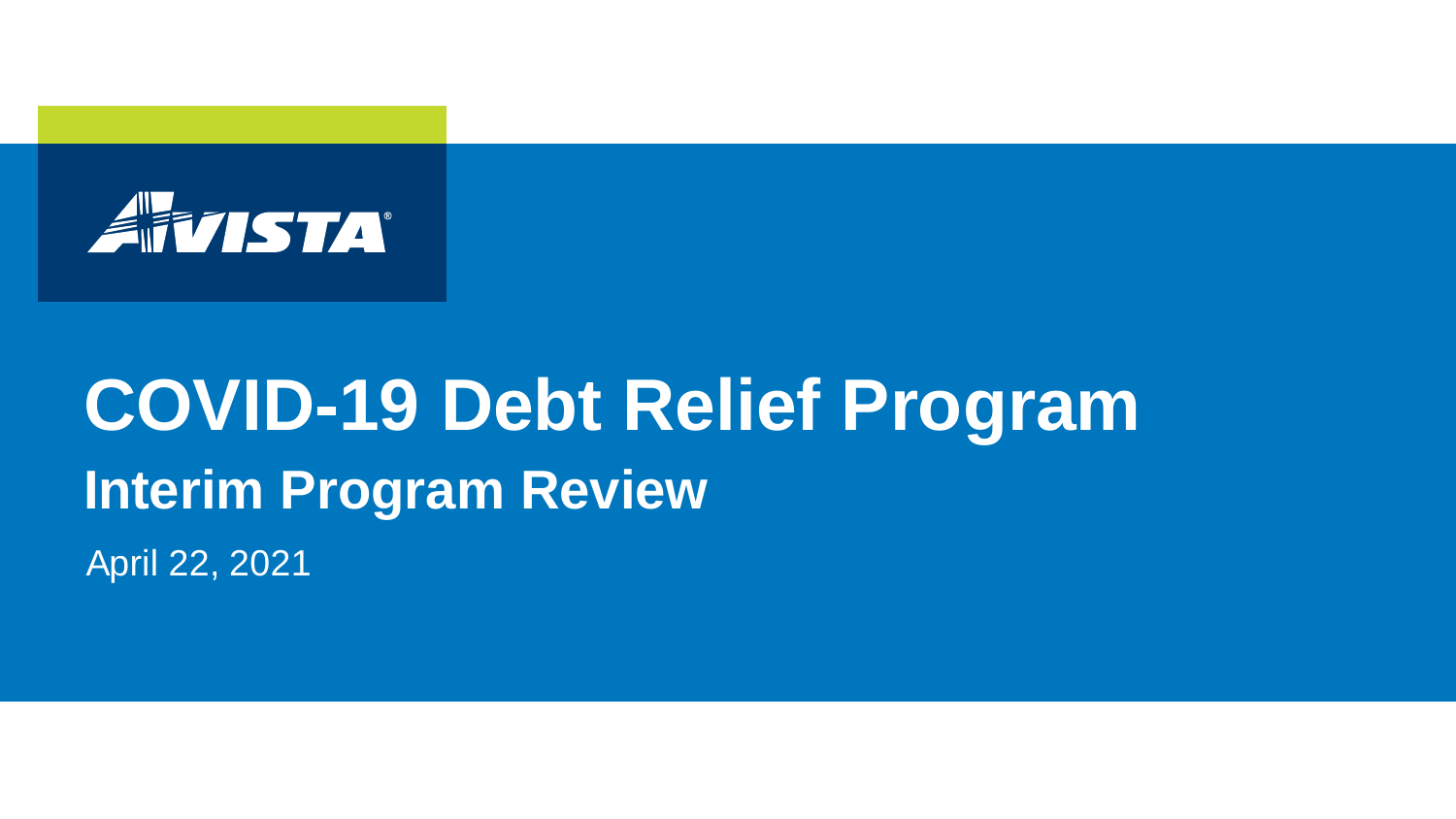### **COVID-19 Debt Relief Program Overview**



- **Program is available by contacting Avista Call Center**
- Program will end when funds are exhausted or October 1, 2022 whichever occurs first
- $\sim$   $\blacksquare$  Customers are only eligible to receive one grant

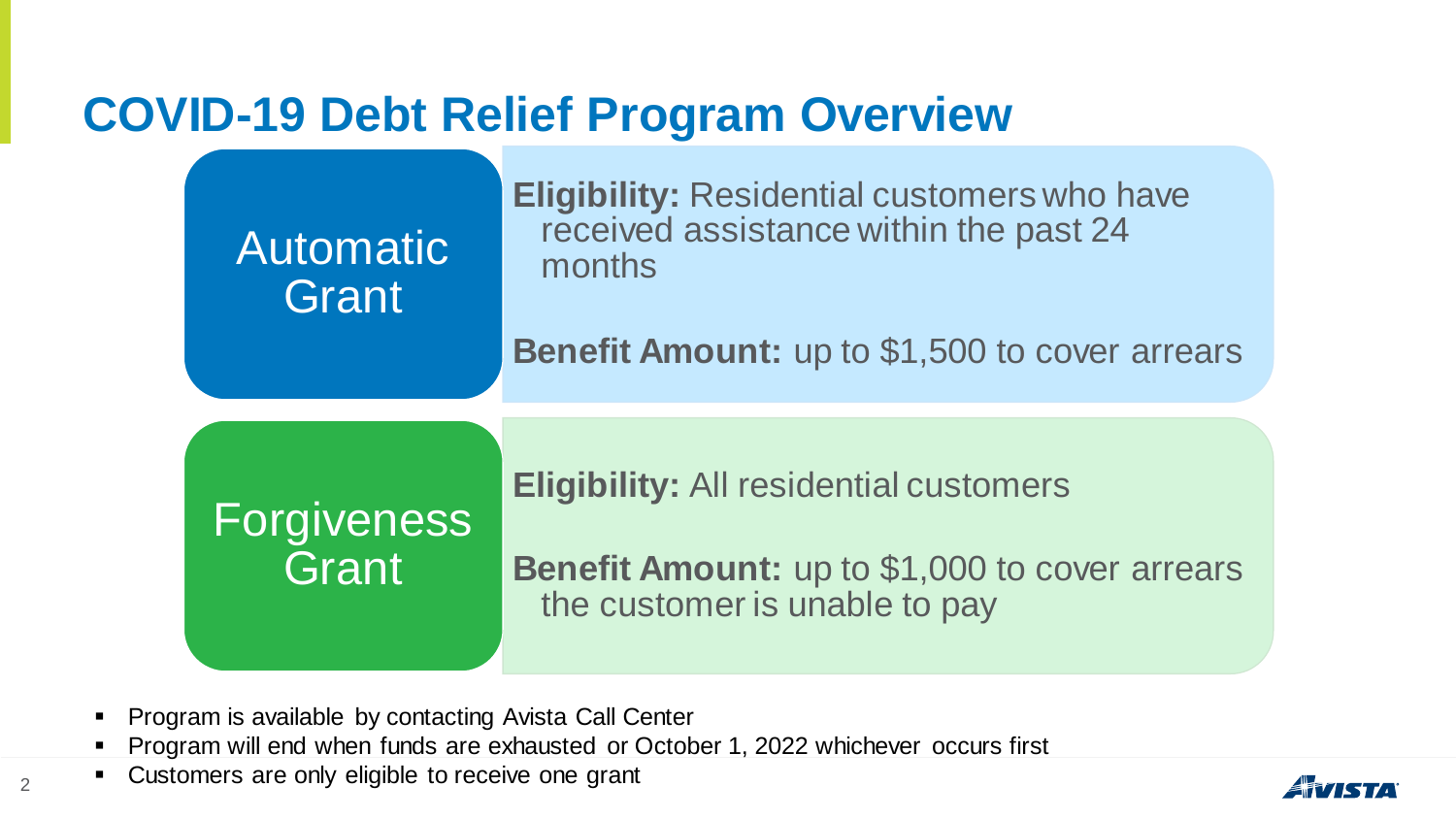#### **Residential Arrears**



As of April 16<sup>th</sup> Residential Arrears totaled \$1,940,542

EMISTA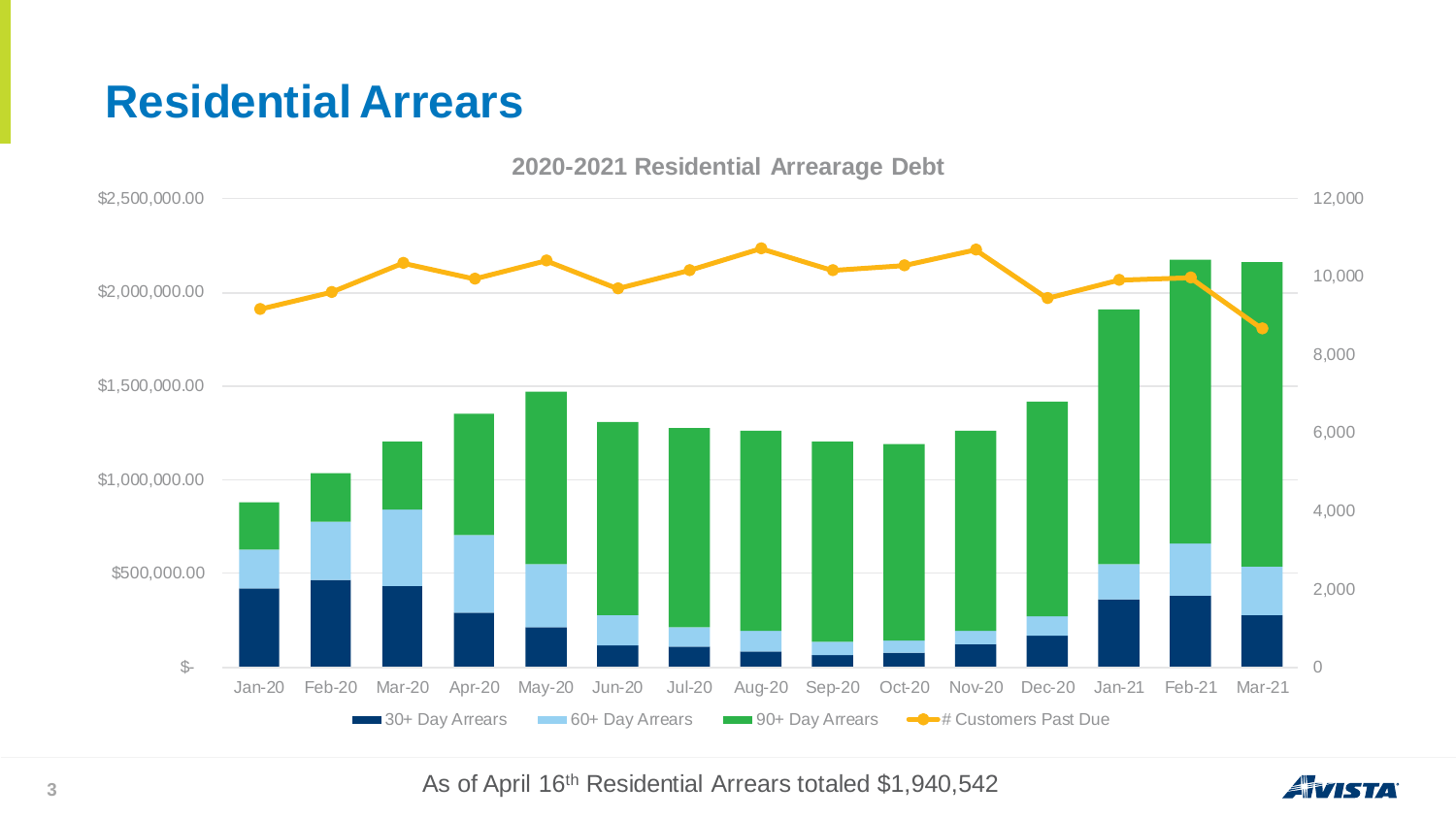## **Debt Relief Program Grants Provided April 1st – 16th**

|                             | <b>Automatic</b><br><b>Grants</b> | Forgiveness<br><b>Grants</b> | <b>Total</b>       |
|-----------------------------|-----------------------------------|------------------------------|--------------------|
| Timeframe                   | April 1st                         | April 1st - 16th             | April $1st - 16th$ |
| <b>Number of Grants</b>     | 654                               | 371                          | 1,025              |
| <b>Average Grant Amount</b> | \$329                             | \$621                        | \$435              |
| <b>Total</b>                | \$215,208                         | \$230,515                    | \$445,724          |
| % of Fund Available         | 24%                               | 26%                          | 50%                |

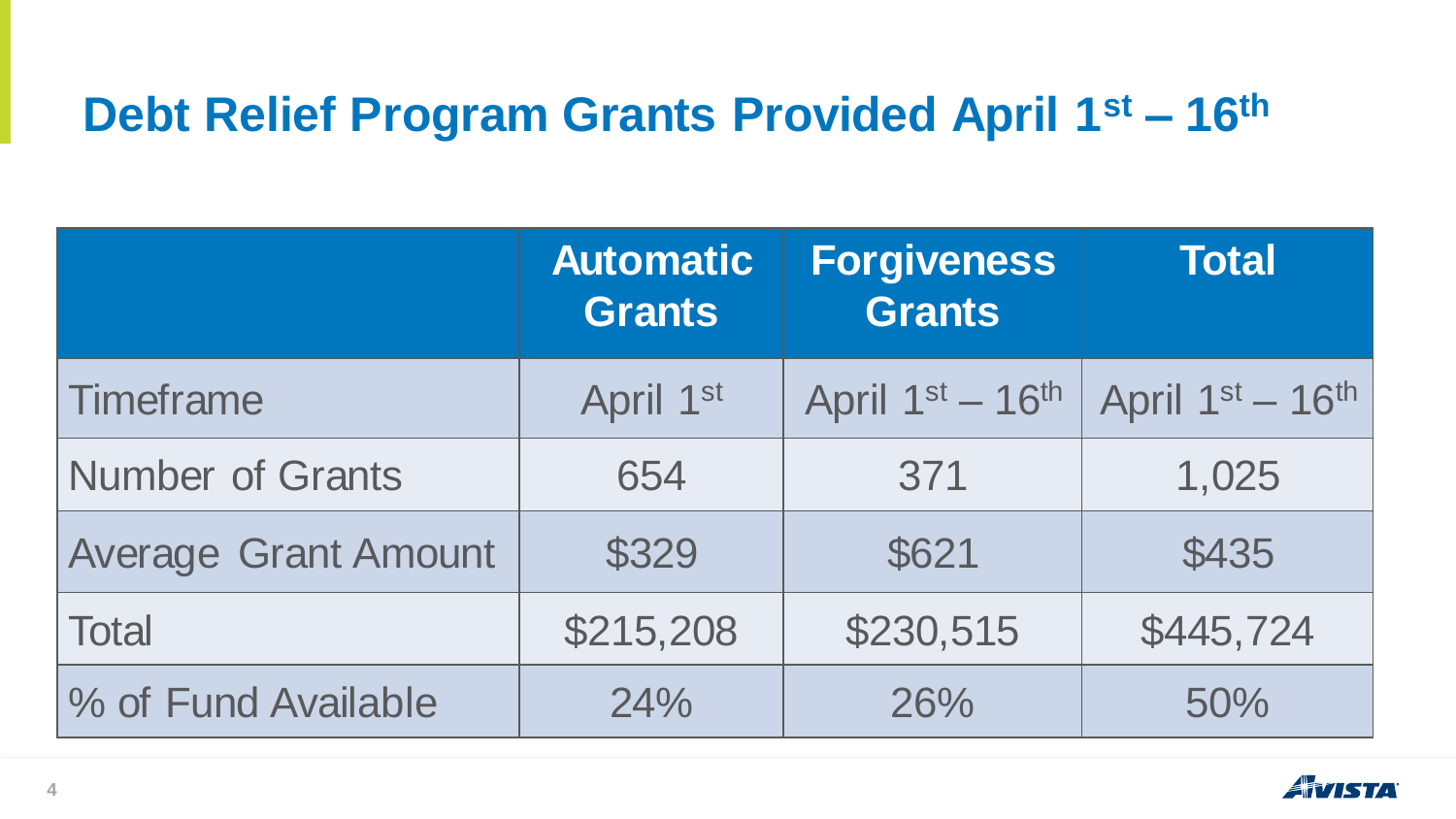## **Residential Customers in Avista's Service Territory by County**



| <b>County</b>  | <b>Residential</b><br><b>Customers</b> | % of Total |
|----------------|----------------------------------------|------------|
| <b>Douglas</b> | 14,298                                 | 15%        |
| Jackson        | 44,541                                 | 48%        |
| Josephine      | 12,005                                 | 13%        |
| <b>Klamath</b> | 15,499                                 | 17%        |
| Union          | 6,894                                  | 7%         |
| <b>Total</b>   | 93,237                                 | 100%       |

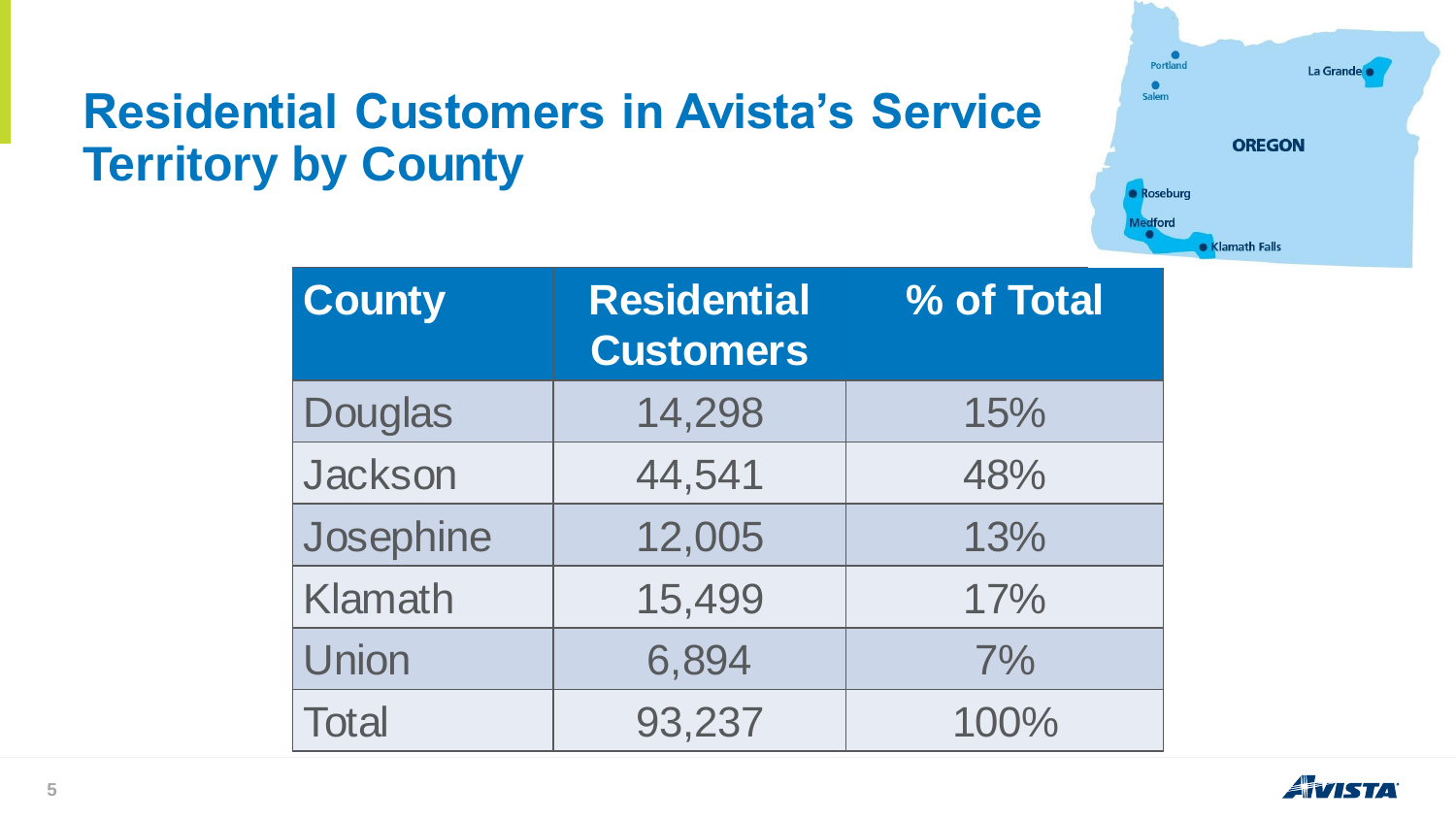# **Automatic Grants by County**

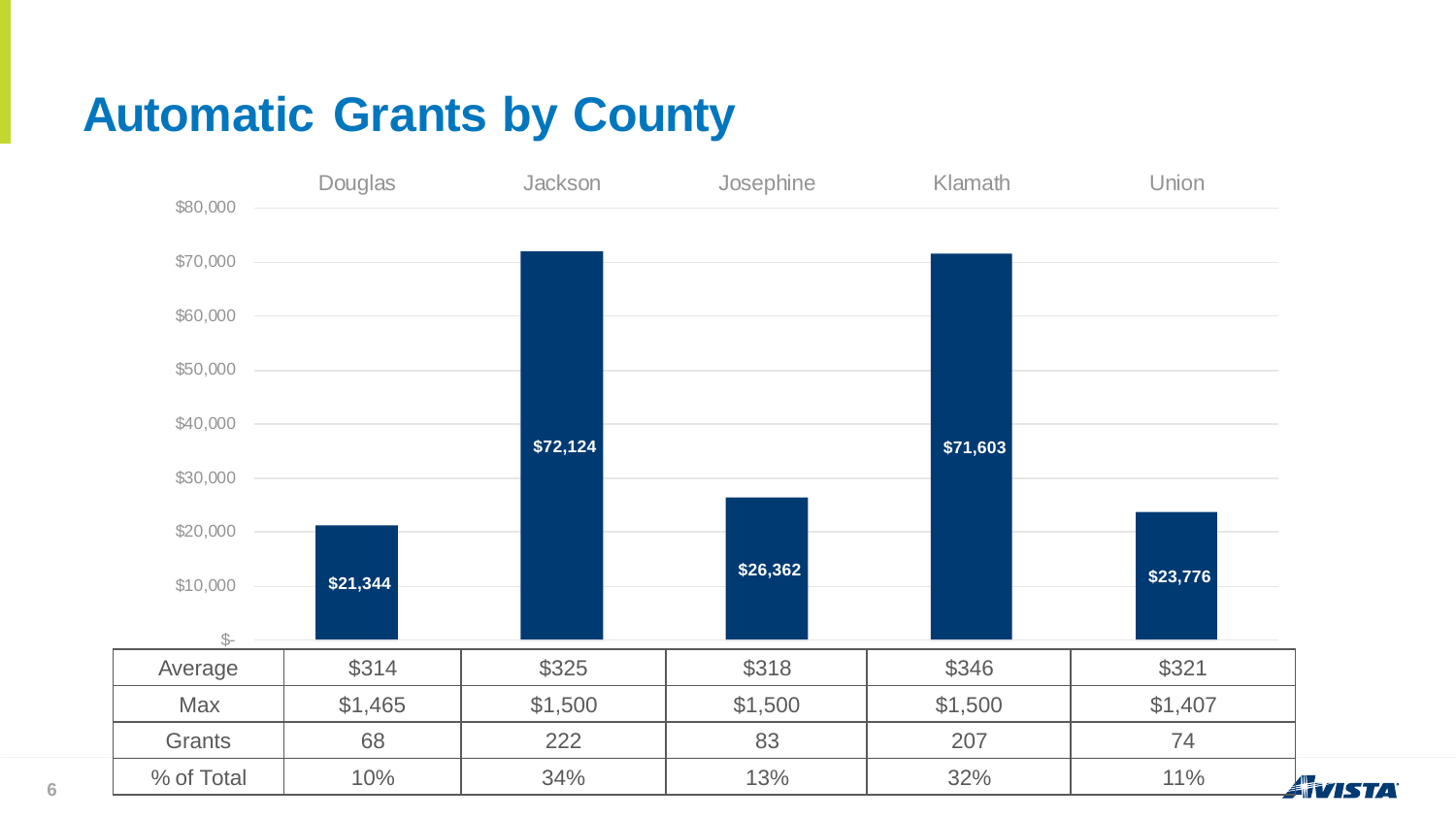# **Forgiveness Grant by County**

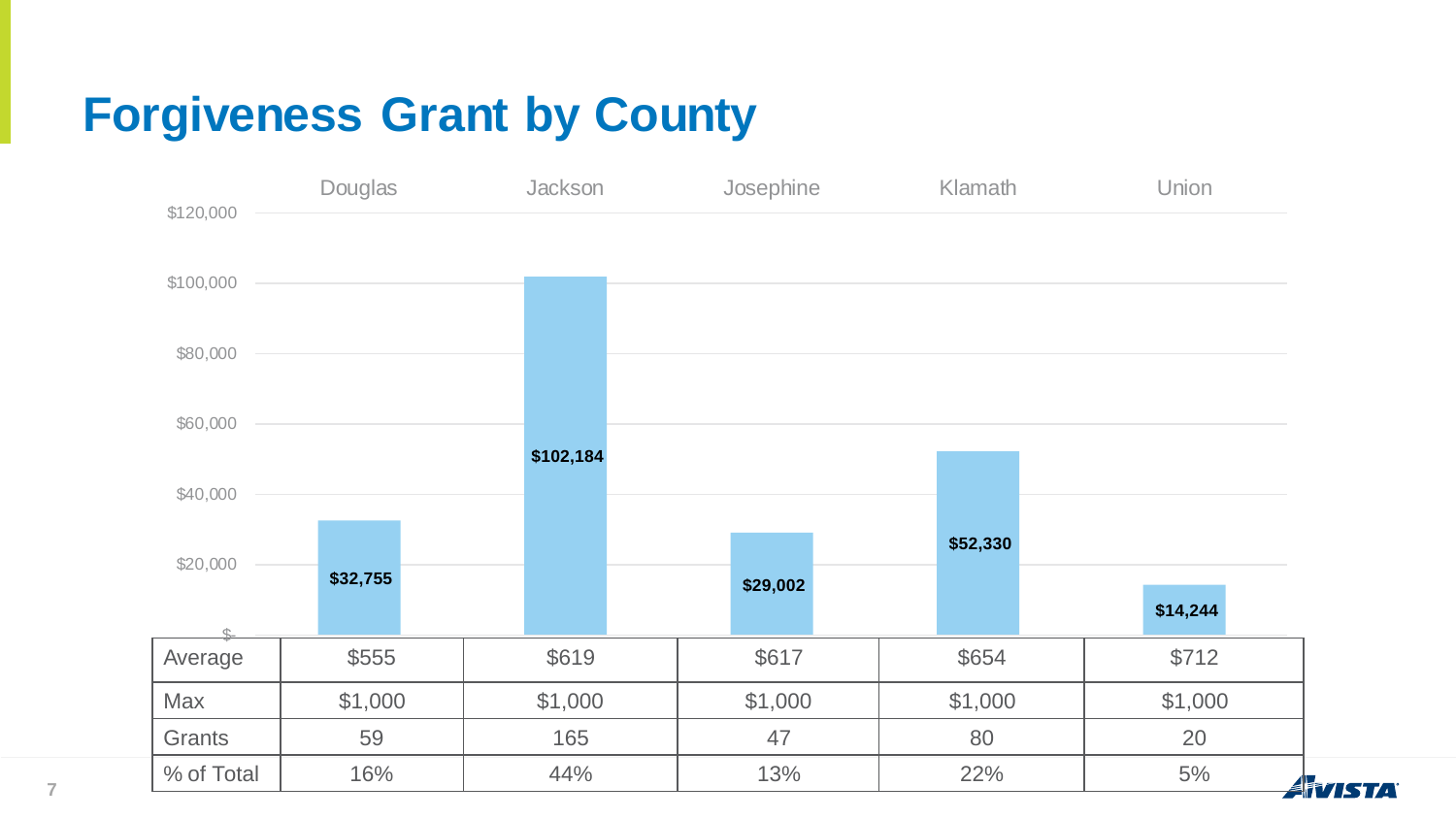## **Grant Total by County**



**8**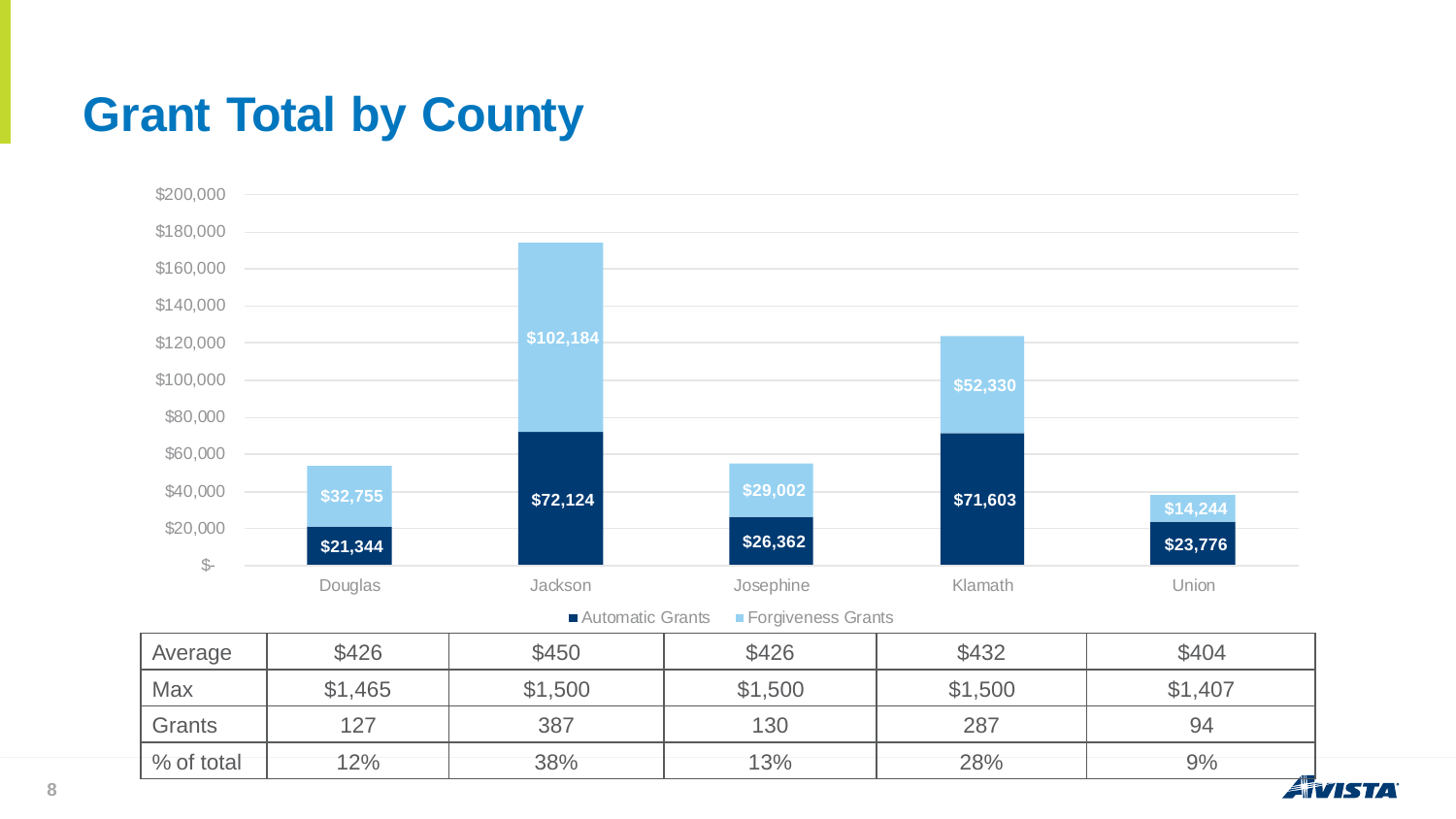## **Forgiveness Grant Detail**



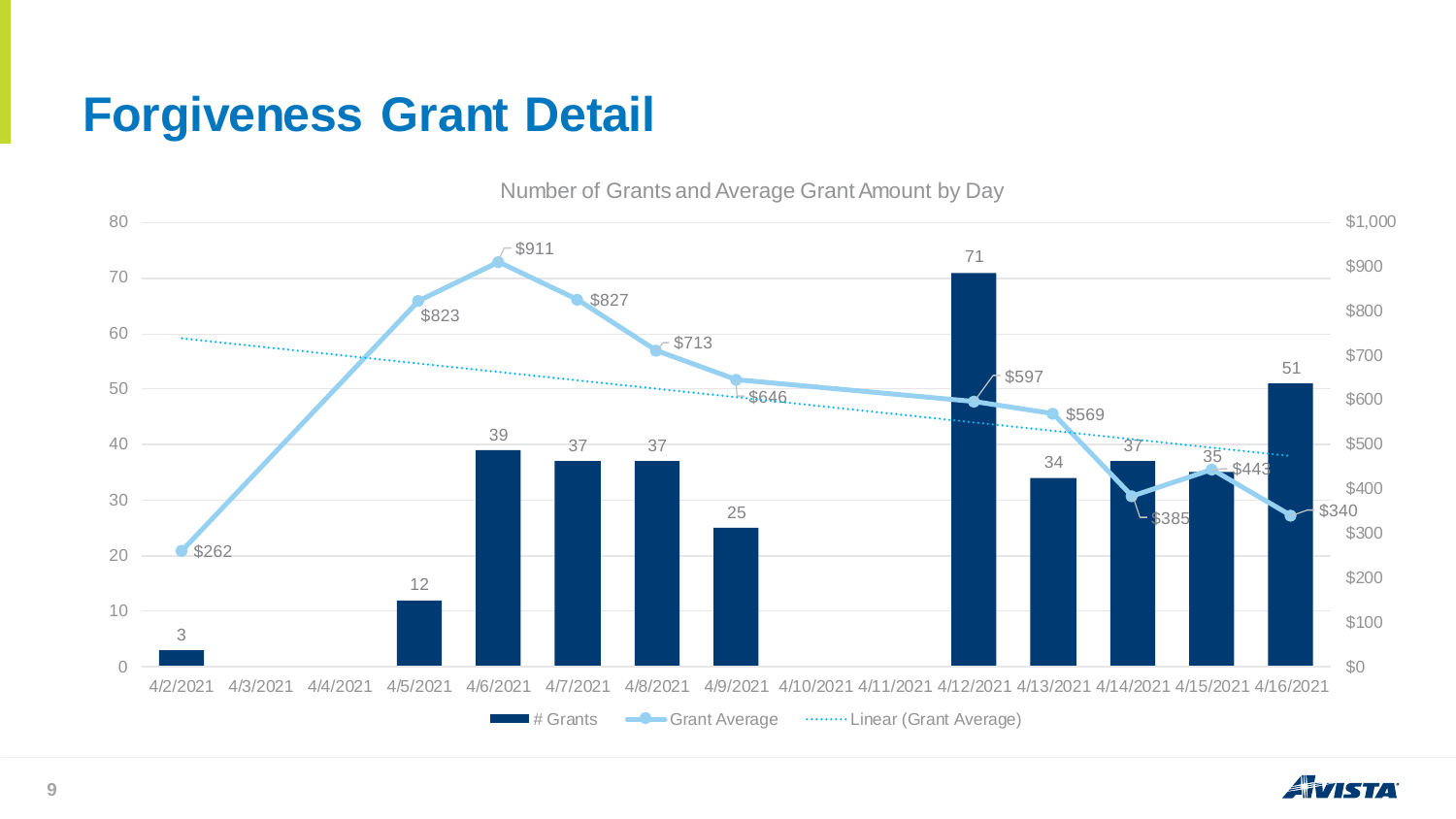# **Compassion in Action: Call Campaign**

- Specially selected Call Center Representatives
- Proactive Call-Outs
- Campaign Goal: connect with 100% of customers who are 90+ days past due
- Objectives:
	- Offer bill assistance information
	- Discuss payment arrangement options
	- **Update account information**
	- **Provide additional resources**

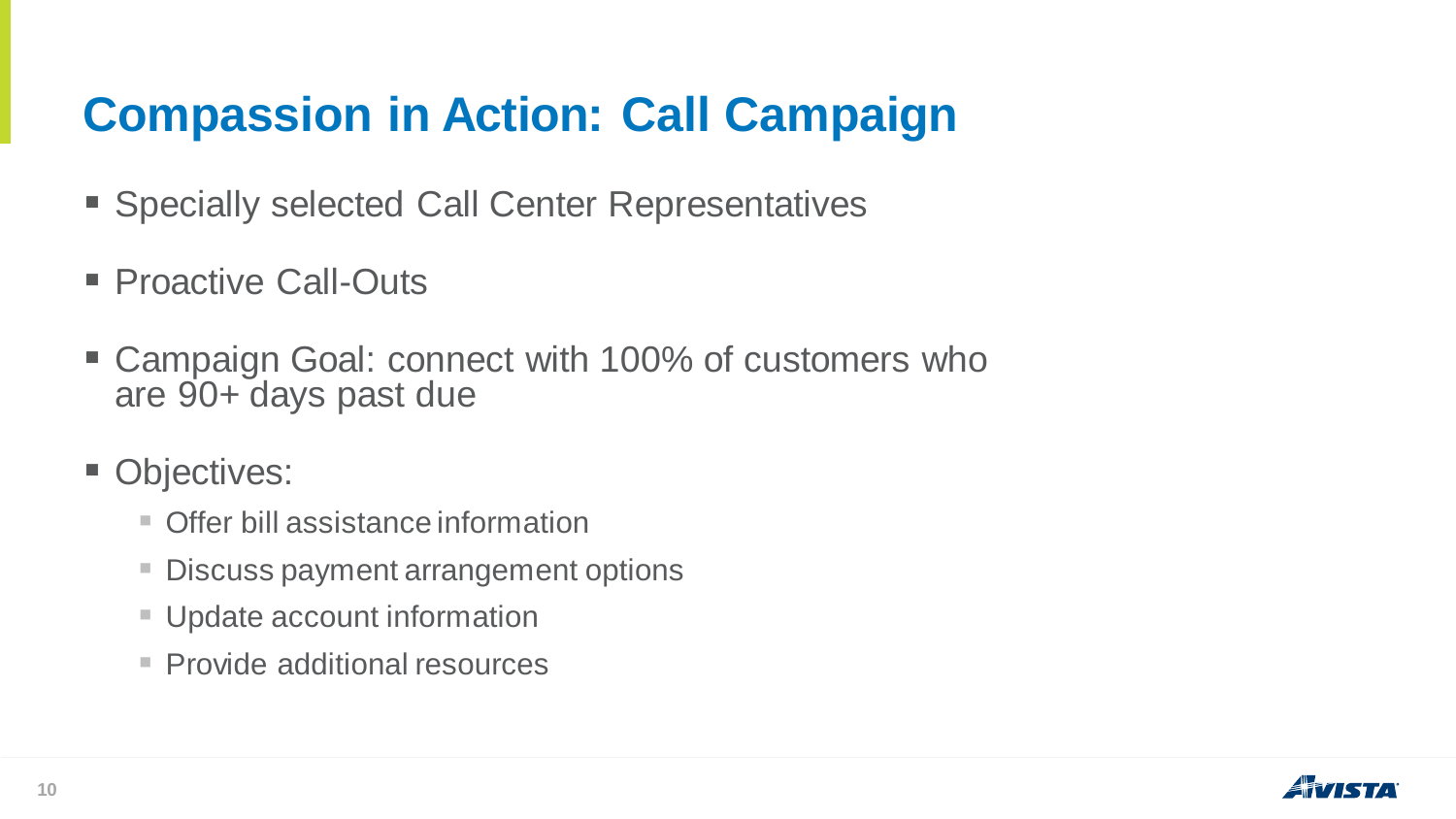# **Call Campaign Results**

- Past due 90+ days with no auto grant: **2,735 customers**
- Attempted to contact: **1,917 customers**
- Remaining: **677** (153 no contact needed)
- Spoke with: **415**
- Received forgiveness grant: **303**
- Forgiveness total: **\$177,371**
- Forgiveness average: **\$585**

Contact Success Rate:

22%

Received Grant:

16%

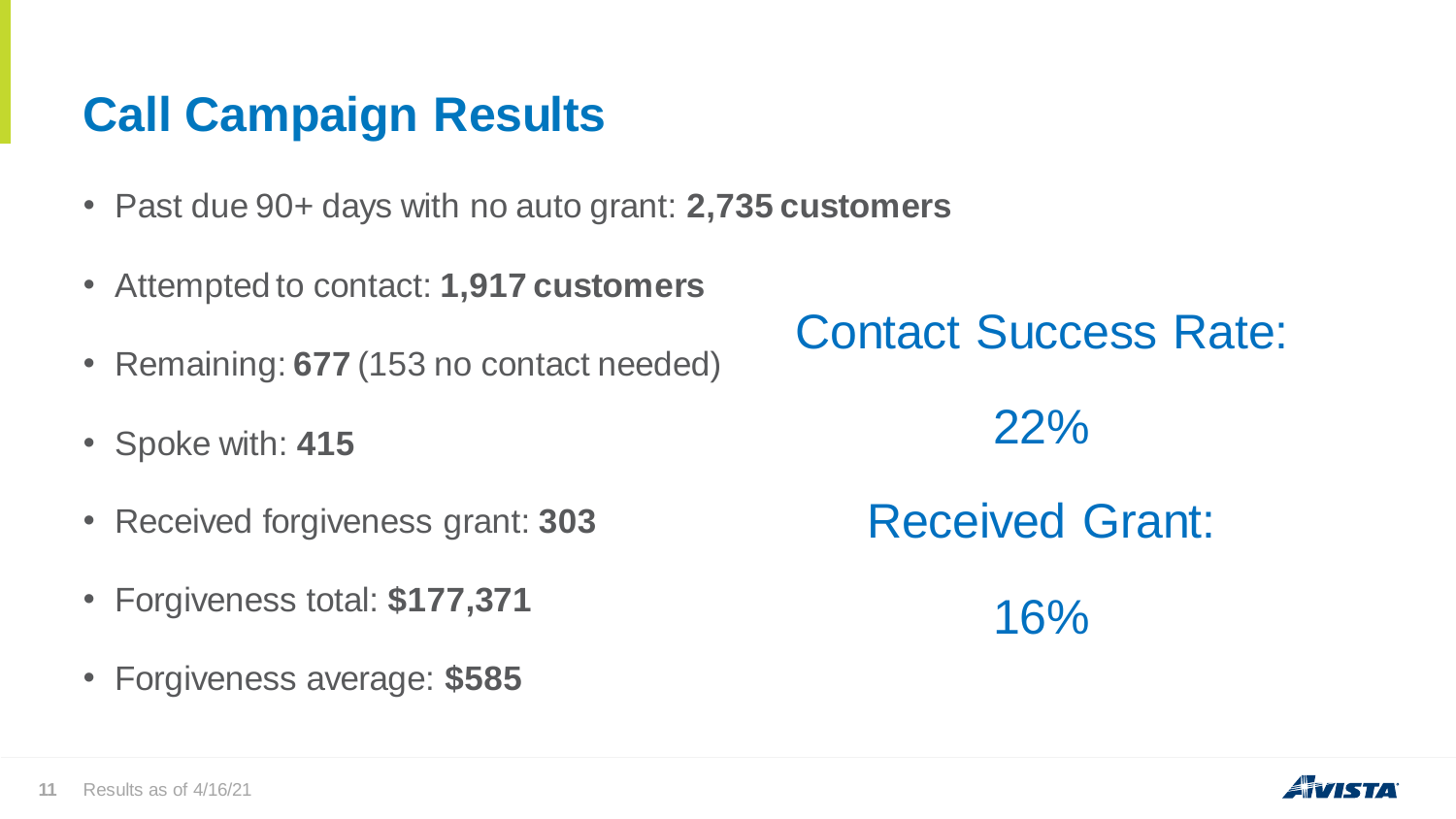# **Call Campaign Details**

- Due to prevalence of spam calls and customer hesitancy in answering calls from utility whom they are past due on their bills with, many customers did not answer the phone – we clearly stated the call was not a collections call
- 83% of forgiveness grants provided to date went to the call campaign recipients

| <b>Contacted</b>                                           |    |  |  |
|------------------------------------------------------------|----|--|--|
| Paid balance in full                                       | 17 |  |  |
| Had received automatic grant                               | 20 |  |  |
| Assistance appointment scheduled or<br>pledge pending      | 4  |  |  |
| Made payment arrangements                                  | 37 |  |  |
| <b>Stopped Service</b>                                     | 10 |  |  |
| Customer planned to call back                              | 43 |  |  |
| Other miscellaneous (e.g. wrong number,<br>not a customer) | 14 |  |  |

| <b>No Contact</b>                      |     |  |  |  |
|----------------------------------------|-----|--|--|--|
| Paid balance in full                   | 103 |  |  |  |
| <b>Had received automatic</b><br>grant | 18  |  |  |  |
| Already made payment<br>arrangement    | 13  |  |  |  |
| <b>Stopped service</b>                 | 11  |  |  |  |
| <b>Previously made contact</b>         | 2   |  |  |  |

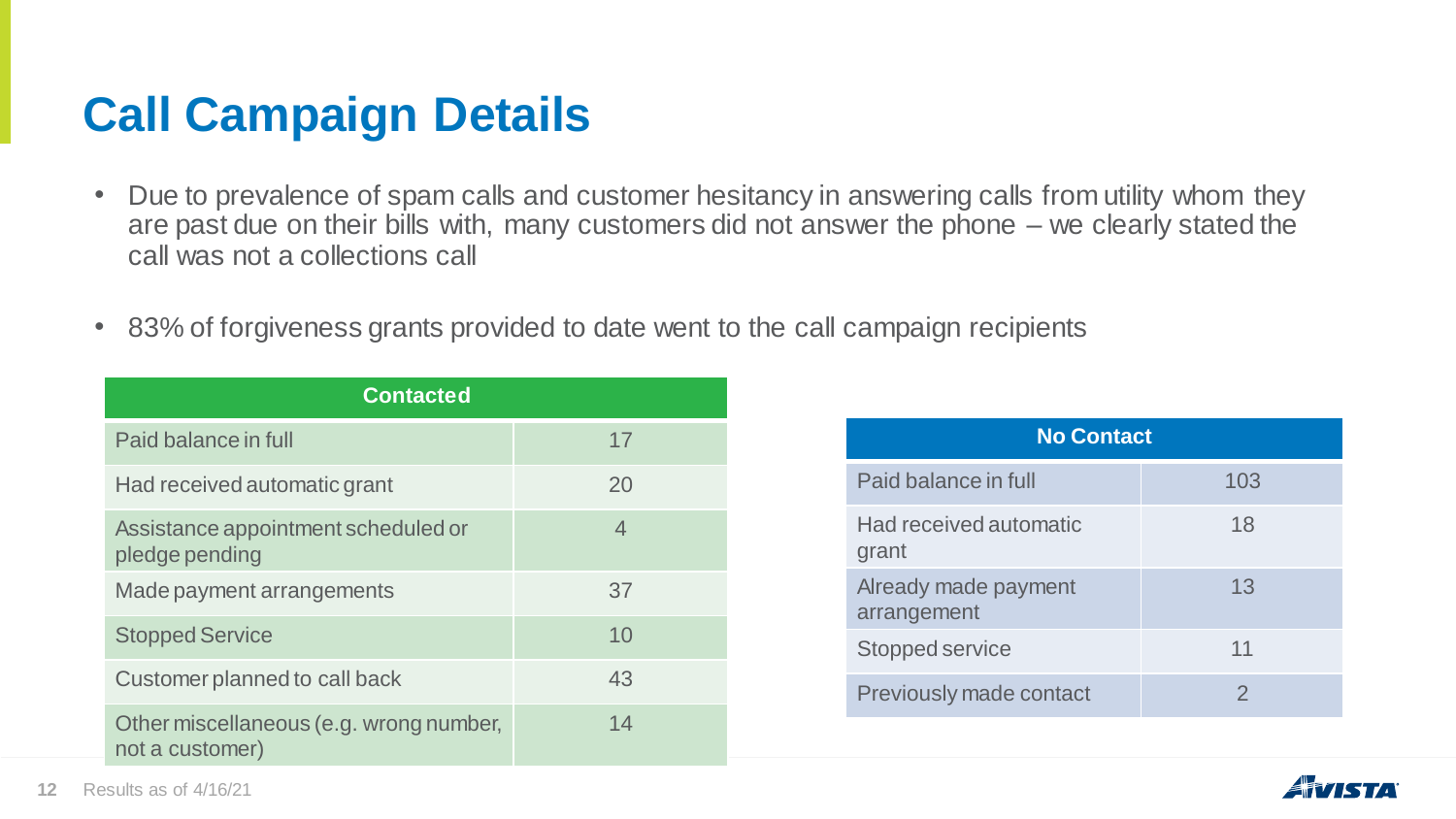#### **Impact of Debt Relief Program on 90+ Day Arrears**



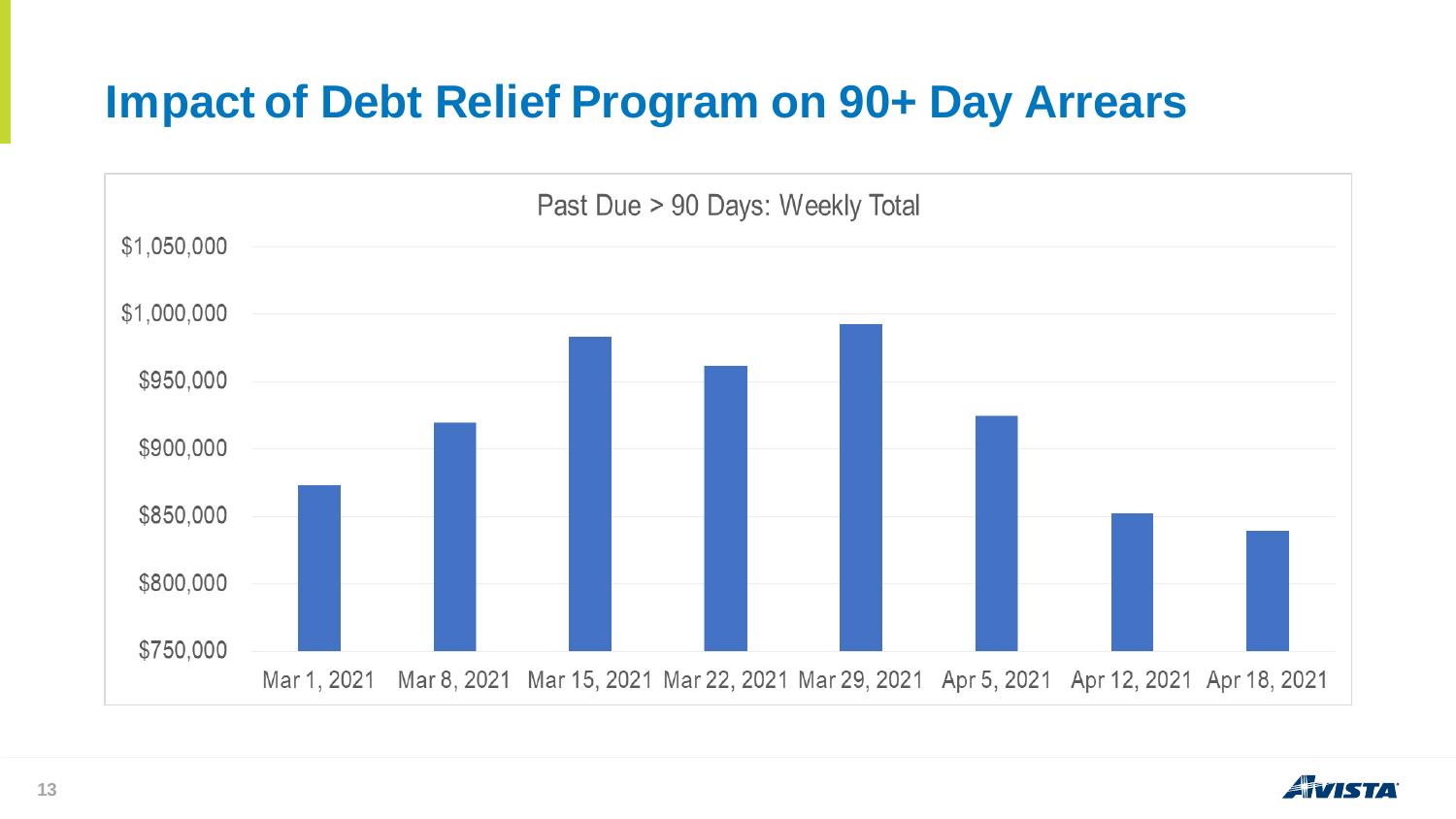#### **Forecast of Spending Remaining Funds**



Forecast based on actual grants provided from 4/1 – 4/21